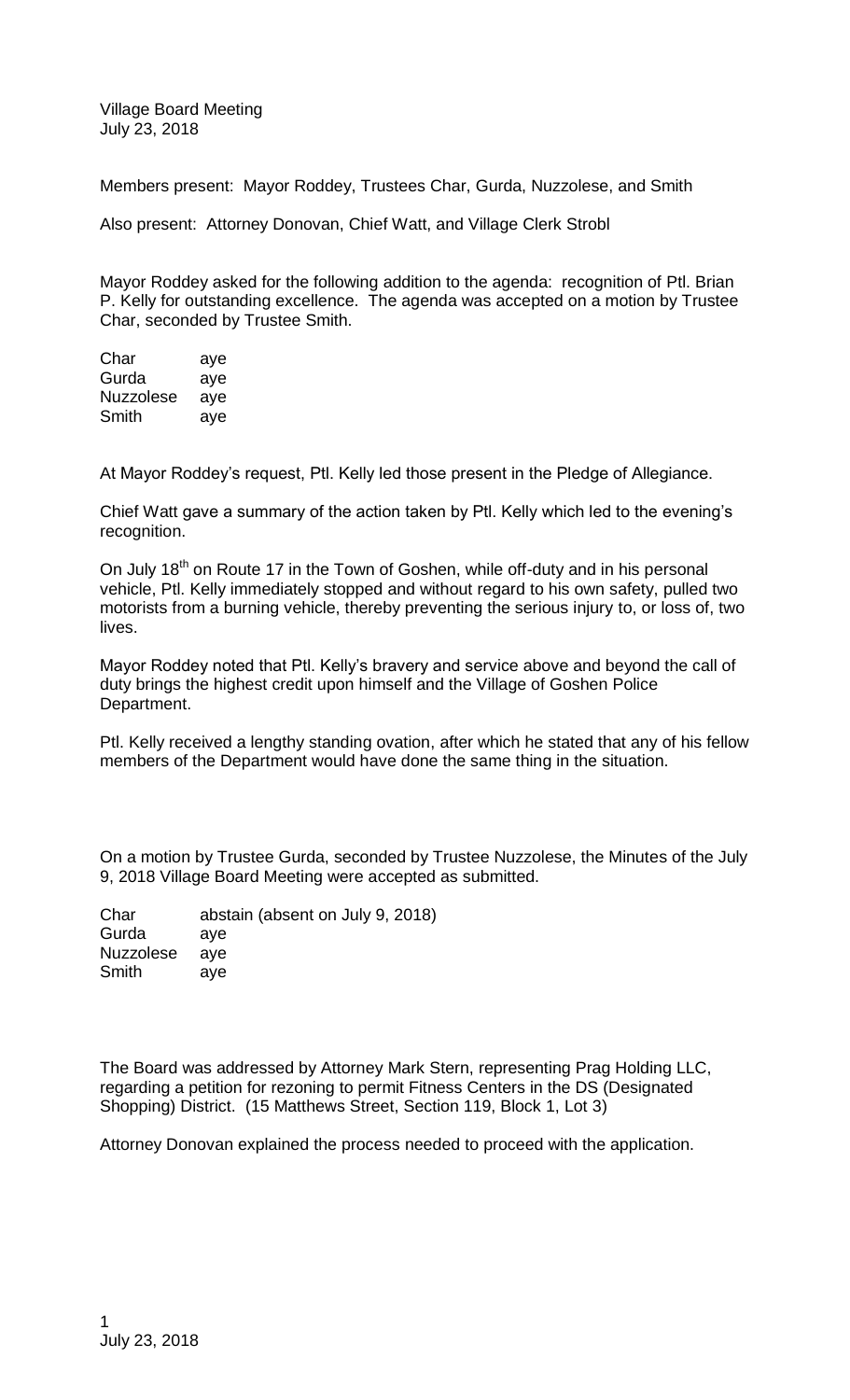On a motion by Trustee Char, seconded by Trustee Smith, the Board determined that the applicant should be referred to the Planning Board to begin the process of the requested rezoning.

| Char      | aye |
|-----------|-----|
| Gurda     | aye |
| Nuzzolese | aye |
| Smith     | aye |

The Board reviewed a letter from James Mulroe, co-owner of What's The Scoop? Ice cream stand, located at the corner of West Main and Matthews Streets. The letter addressed several water issues, including not receiving bills after closing on the property, being assessed penalties for non-payment, being assessed as two units, and being billed during the six months the business is closed.

Following discussion it was determined that the account would be credited for penalties assessed on the March and June 2018 bills. It was noted that the account has already been changed to one unit.

The Board reviewed a request for a temporary sign to announce the Goshen Chamber of Commerce's upcoming Goshen Community Home & Garden Show, to be held September 22<sup>nd</sup> at Erie Street Park.

On a motion by Trustee Gurda, seconded by Trustee Nuzzolese, the request was approved as submitted.

| Char      | aye |
|-----------|-----|
| Gurda     | aye |
| Nuzzolese | aye |
| Smith     | aye |

On a motion by Trustee Nuzzolese, seconded by Trustee Char, bills as examined by members of the Board were approved in accordance with Abstract 2018/2019 number 2, check numbers 14463 through 14554 in the amount of \$763,050.77.

| Char      | aye |
|-----------|-----|
| Gurda     | aye |
| Nuzzolese | aye |
| Smith     | aye |

Mayor Roddey reported that "The Wall That Heals", the Vietnam Veterans memorial replica and mobile education center will be visiting Newburgh from August  $2^{nd}$  through August  $5<sup>th</sup>$ . There will be a motorcycle escort of the trailer through parts of Orange County to the Newburgh waterfront on July 31 $<sup>st</sup>$ , which will pass through Goshen at</sup> about 5:30 p.m. Organizers are urging the public to observe the procession on Route 207.

Mayor Roddey discussed an application to the Orange County IDA being prepared for the Dana Distributor's expansion. Board Members all expressed approval, and the Mayor will draft a letter supporting the application.

Mayor Roddey announced that a letter will be forthcoming announcing his resignation date as September 10, 2018 at midnight. The resignation is the result of his recent hiring as Assistant Principal at Goshen Central High School.